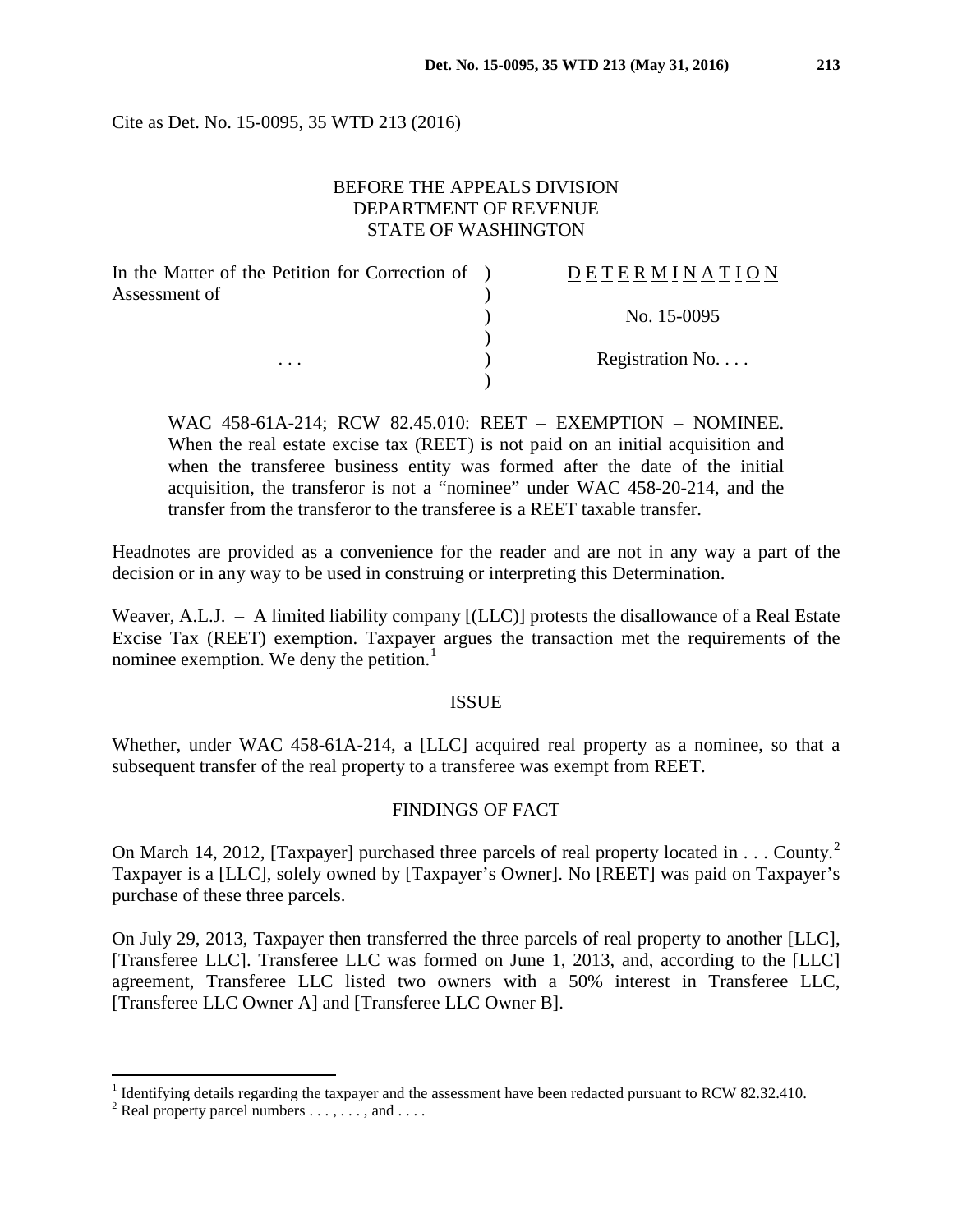According to the . . . County property tax rolls, at the time of transfer from Taxpayer to Transferee LLC, the value of these parcels of property totaled \$ . . . . Taxpayer filed a REET Affidavit with the [County] on July 29, 2013, and indicated in the REET Affidavit that the transfer was exempt from REET and cited WAC 458-61A-211 as authority for this proposition. WAC 458-61A-211 is an REET exemption entitled "Mere Change in Identity or Form – Family Corporations and Partnerships."

On February 13, 2014, the Special Programs Division of the Department of Revenue (Department) sent Taxpayer an inquiry letter related to the transfer, requesting documentation to support the "mere change" exemption identified by Taxpayer in its REET Affidavit. After receiving documents from Taxpayer, the Special Programs Division disallowed the "mere change" exemption in Taxpayer's REET Affidavit, because there was a change in the "beneficial ownership of the property." Specifically, the Special Programs Division found that Taxpayer's Owner was the 100% beneficial owner of the subject property prior to the transfer, but was only a 50% beneficial owner in the subject property (with Transferee LLC Owner B) after the property was transferred to Transferee LLC. Because of this finding, on March 18, 2014, the Special Programs Division issued a REET assessment to Taxpayer.

The REET assessment totaled \$ . . . . The REET assessment was based on a sales price of \$ . . . , which was 50% of the assessed value of the property at the time of the transfer. The REET assessment includes  $\hat{\mathcal{S}}$ ... in state and local tax,  $\hat{\mathcal{S}}$ ... in combined state and local delinquent interest, and a tax assessment penalty of \$ . . . . Taxpayer filed a timely appeal.

On appeal, Taxpayer is no longer arguing that the transfer is exempt under WAC 458-61A-211 as a "mere change" in identity. Instead, on appeal, Taxpayer is arguing that the transfer is exempt from REET taxation under WAC 458-61A-214, because Taxpayer was acting as a "nominee" of the Transferee LLC.

## ANALYSIS

RCW 82.45.060 imposes REET upon the "sale" of real property.<sup>[[3\]](#page-1-0)</sup> "Real property" means "any interest, estate, or beneficial interest in land or anything affixed to land, including the ownership interest or beneficial interest in any entity which itself owns land or anything affixed to land." RCW 82.45.032(1). The term "sale" "has its ordinary meaning and includes any conveyance, grant, assignment, quitclaim, or transfer of the ownership of or title to real property, . . . for a valuable consideration . . . ." RCW 82.45.010(1) (emphasis added).

However, a subsequent transfer of property by a "nominee" to the third party purchaser is not considered as a sale of real property for a valuable consideration, as explained in WAC 458-61A-214, so long as certain criteria is met. A "nominee" is a person who acts as an agent on behalf of another person in the purchase of real property. WAC 458-61A-214(1). In order for the nominee exclusion to apply, all of the requirements of WAC 458-61A-214 must be met. That rule reads, in pertinent part, as follows:

<span id="page-1-0"></span> $3$  [The tax is the obligation of the seller. RCW 82.45.080(1).]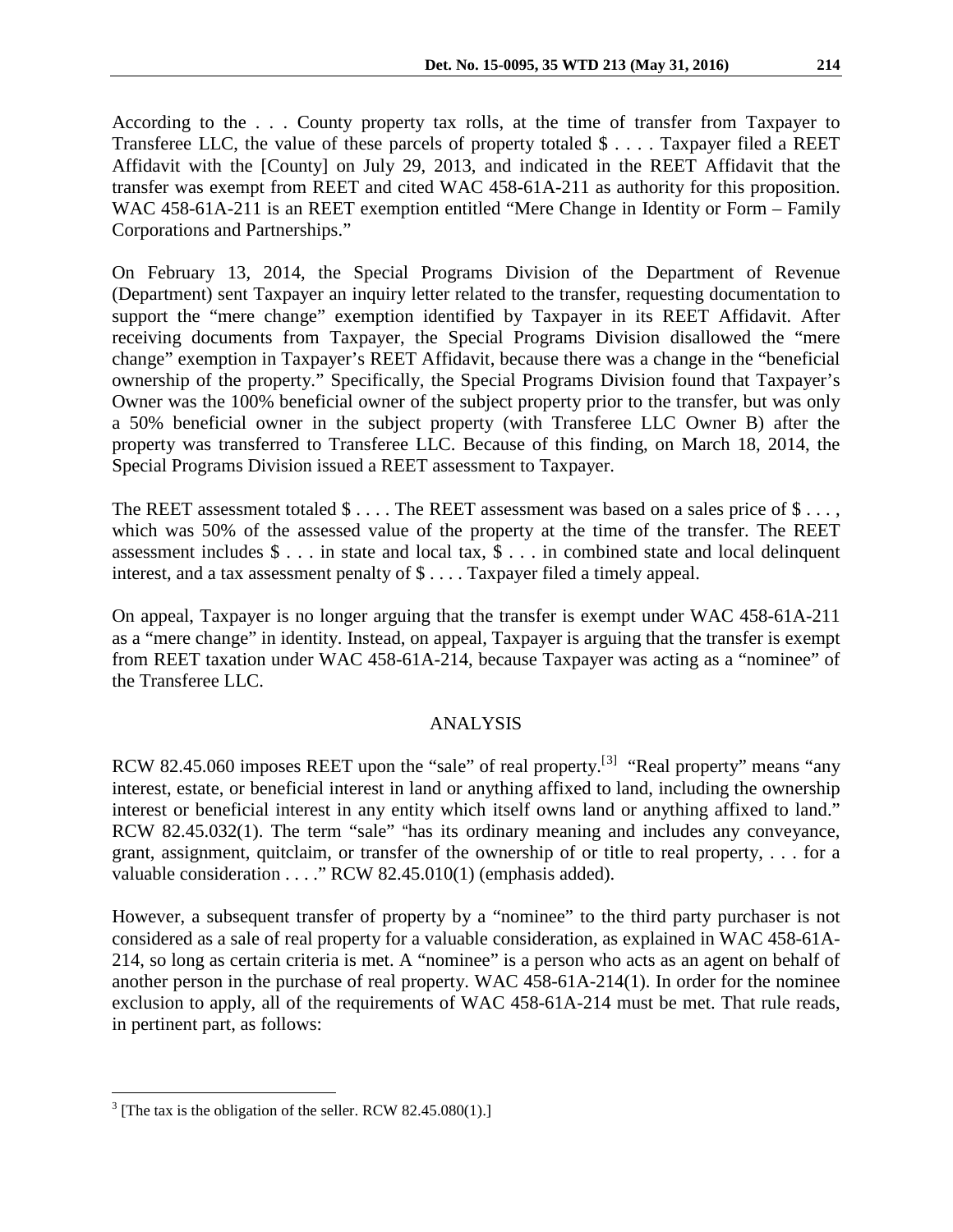(1) **Introduction.** This rule describes the application of the real estate excise tax in transfers involving a nominee. A "nominee" is a person who acts as an agent on behalf of another person in the purchase of real property.

(2) **Initial acquisition.** The initial acquisition of property by a nominee on behalf of a third party is subject to the real estate excise tax.

(3) **Subsequent transfer.** The later transfer of the property by the nominee to the third party purchaser is subject to real estate excise tax, unless each of the following requirements is met:

(a) The proper tax was paid on the initial purchase of the property by the nominee;

(b) The funds used by the nominee to acquire the property were provided by the third party;

(c) The third party legally existed at the time of the initial transaction; and

(d)(i) The subsequent transfer from the nominee to the third party is not for a greater consideration than that of the initial acquisition; . . . .

WAC  $458-61A-214(1) - (3)$  (emphasis added).

WAC 458-61A-214 provides further that in order to qualify for the REET exclusion for a transfer from a nominee to a third party purchaser, the parties must provide documentation that they have met all the requirements necessary to claim this exemption, including the following:

Acceptable documentation includes a notarized statement, dated on or before the date of the initial purchase, that the nominee acquired the property on behalf of the third party, *or*  other documentation clearly demonstrating the requirements of subsection (3) of this section have been satisfied. Such documentation may include, but is not limited to, financial documentation evidencing the nominee/third-party relationship existed from the time of the original transfer, and confirming the source of the funds used to purchase the property.

WAC 458-61A-214(5) (emphasis added).

In this case, Taxpayer cannot show that the proper tax was paid on its initial purchase of the property. *See* 458-61A-214(3)(a). Furthermore, the facts show that Transferee LLC was formed on June 1, 2013; more than a year after Taxpayer initially purchased the property on March 14, 2012. Because REET was not paid on the initial acquisition and because the Transferee LLC was formed after the date of the initial acquisition, Taxpayer is not a "nominee" under 458-61A-214, and the transfer from Taxpayer to Transferee LLC is a REET taxable transfer. REET was properly assessed on the transfer.